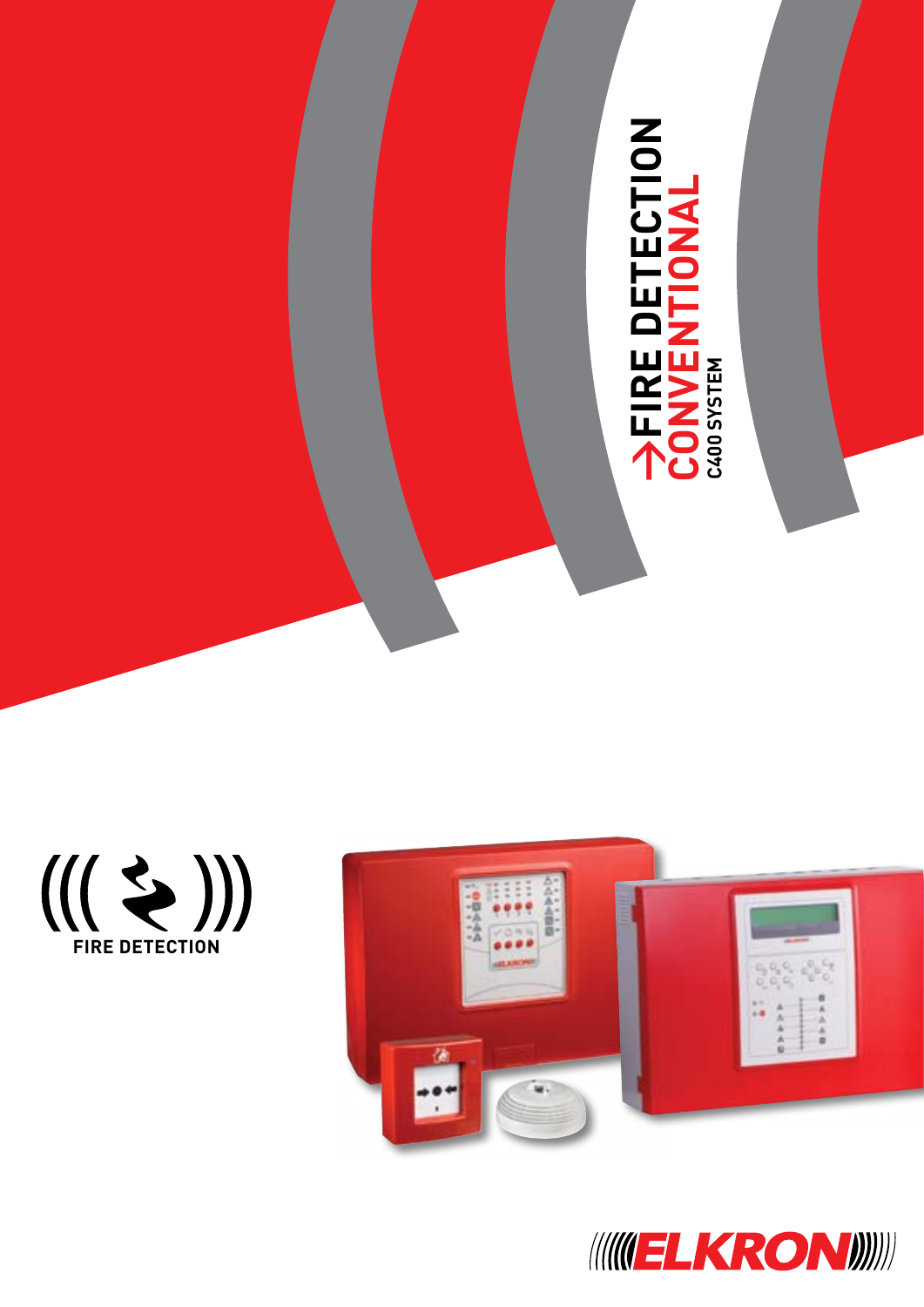



# **SIMPLE, COMPLETE, VERSATILE**

The 400 Series conventional fire detection system by Elkron is easy to install and manage, thanks to its functionalities and wide range of accessories. Designed to meet the installation requirements of small- and

medium-size systems in residential, industrial and office buildings.

System events are stored on a non-volatile memory and visualised via simple icons. The system can be

programmed using the buttons on the control unit front panel. The versatile systems of the 400 Series allow, for instance, to set a different alarm threshold for each zone (single and double/ multiple consensus), to

control unit

4476/24 Bell



expand the system's capacity up to 20 zones and to have a programmable relay output for each control unit input.

# **EFFICIENT AND MODULAR**

## **Elkron fire detection systems protect your business and grow with it**

**>** SHOPS



**>** OFFICES



**>** PUBLIC BUILDINGS



**>** WAREHOUSES

Elkron's conventional fire detection range is flexible and complete and offers the best solutions for applications in the industrial and tertiary sector.

Elkron fire detection systems are versatile and modular, ensuring full system scalability. The new **C420** control unit can configure from 4 to 20 zones using optional ML420 modules.

The control units of the 400 Series are compatible with the entire range of Elkron conventional detectors. Finally, the intuitive user interface makes system programming and management simpler and quicker.

## **Main features of conventional control units:**

- **>** Fully microprocessor controlled
- → Can configure from 2 to 20 zones
- **>** Non-volatile memory **>** Programmable alarm
- threshold **>** Simple, intuitive user interface
- → Up to 32 conventional detectors per zone
- **>** 1 programmable relay output for each input

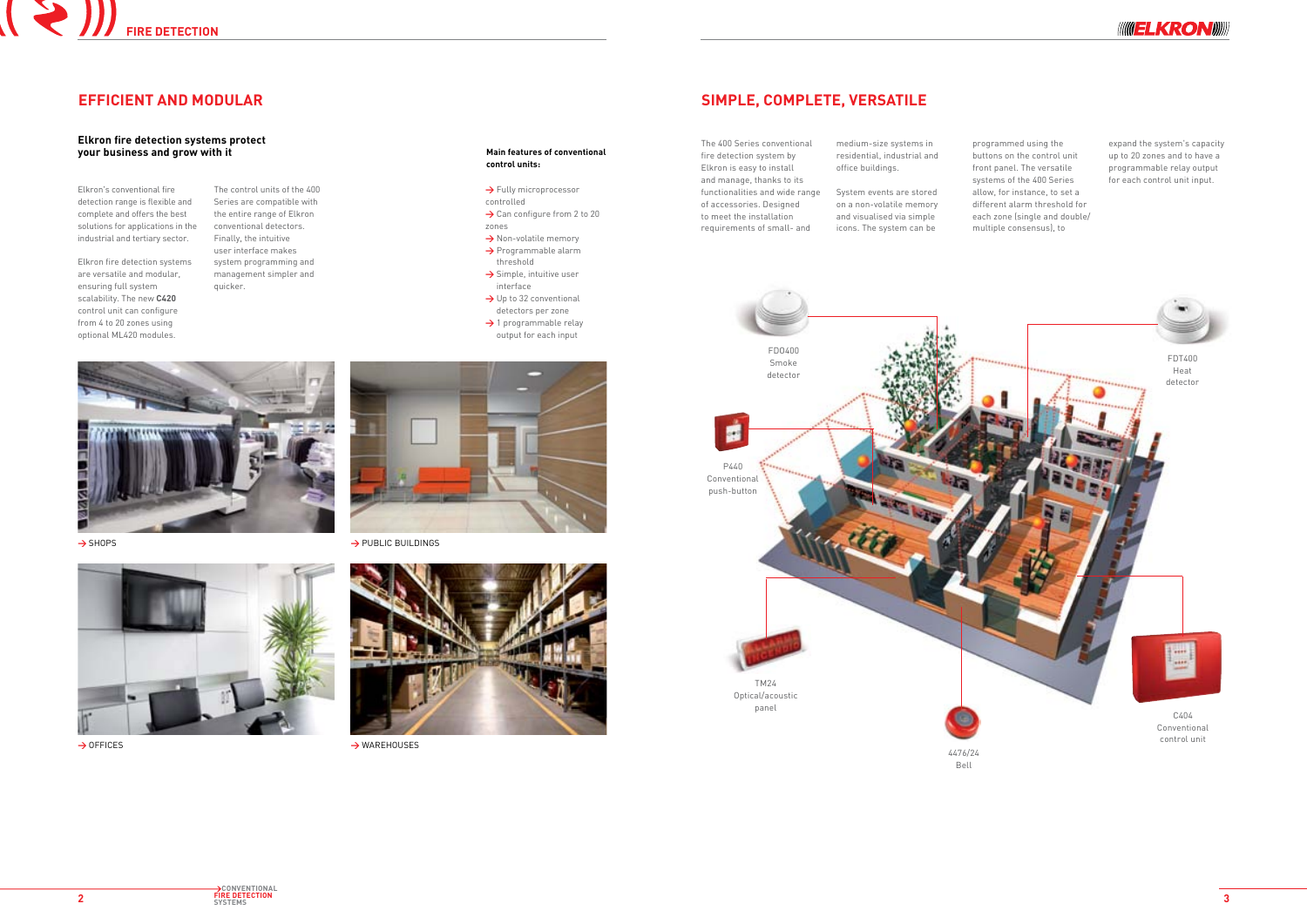





## **C420 control unit item no. 80SC8600121**

The new conventional control unit is modular and can control from 4 zones (standard configuration) up to 20 (with optional ML420 modules), to which it is possible to connect up to 512 devices. Each zone can manage up to 32 points or conventional devices, while the overall number of devices that can be managed by the control unit is 512. Each zone is associated to a relay that is activated when the zone enters an alarm condition.

The control unit also features the following relay outputs: one alarm output, one sounder output, one malfunction output, one programmable output for activation in case of power failure or exclusions, one supervised sounder output. Four more supervised sounder outputs can be added with the optional module MR420. Each of these outputs can be associated independently to one or more zones.

The control unit features an alphanumeric 4x40 display and a 12-key keypad. It is also possible to connect a PS2 keypad for easier user input during the programming phase. The control unit features an event log that can store up to 1000 events.

#### **Main features**

- **>** Compliant with EN54 standard part 2 and part 4. No. 0051-CDP-0382
- **>**Number of lines: 4 expandable up to 20
- **>**Number of zones: 4 expandable up to 20
- **>**Power supply: 25.5 Vdc ± 5% under no load conditions
- **>** Maximum external load: 3 A
- **>**Alarm absorption (single consensus): 20 mA
- **>**Alarm absorption (double consensus): 40 mA
- **>**Supervised sounder output: 24 Vdc 500 mA
- → Field output: 24 Vdc 1A
- → Malfunction relay output: 30 Vdc 1A
- **>**Non-volatile memory: yes
- **>**Exclusion of single lines: yes
- **>**Info visualisation: 40x4 LCD display
- **>**Battery: 2 x 12 V 12 A
- **>**Material: ABS Cover Painted metal base
- **>**Dimensions (W x H x D): 490 x 350 x 149 mm

## **Accessories for C420 control unit**

**ML420 item no. 80SC0910121:** Extension module with 4 inputs/ 4 relay outputs

- **>**Contact type: NO/NC dry contact, selectable via jumper
- **>**Maximum applicable voltage 30 Vdc
- **>**Maximum current 1A with resistive load

**MR420 item no. 80SC0810121:** Module with 4 supervised outputs

- **>**Output voltage 24 Vdc
- **>**3300 Ω end-of-line resistor
- **>** Maximum output current 250 mA
- **>** Internal protection circuit resettable

# **FROM 4 TO 20 ZONES: THE NEW C420 CONTROL UNIT**

C420



### **Control unit with micro processor for 2/4 zones**

Fire detection control units C402 and C404 control up to two and four independent zones, respectively, with a maximum of 32 devices per zone. Each line is considered as a zone and can be either activated or deactivated via a command from keypad.

The control unit has two outputs: one general alarm sounder output activated with at least one zone in alarm status, and one general malfunction output activated when a malfunction condition occurs either on control unit or in a zone.

General alarm sounder output can be either activated or deactivated via keypad. Other relay, general alarm and zone alarm outputs are available on optional relay board.

It is possible, for each single zone independently, to decide whether alarm notification is to be obtained with one alarmed device only (single consensus) or with at least two alarmed devices (double consensus). This allows to avoid false alarms.

## **Accessories for conventional microprocessor control units**

#### **Optional output module**

Optional modules MR402 (item no. 80SC5410121) and MR404 (item no. 80SC9810121) have 2 and 4 dry contact relay outputs, respectively, allowing to differentiate alarm notifications from each zone.

- **>** Relays in each zone are activated:
- at transition to the alarm status of one single device (zone programmed to single consensus);
- at transition to the alarm status of two or more devices (zone programmed to double consensus).
- **>** Optional modules MR402 and MR404 also feature one dry contact relay output signalling the alarm condition of any zone in the control unit.
- Contact type: dry contact exchange.
- Power supply: 26.4 Vdc.
- Maximum current 1A with resistive load



| <b>TIONS</b>                                    | C402 item no. 80SC8000121  | C404 item no. 80SC8400121 |  |
|-------------------------------------------------|----------------------------|---------------------------|--|
| zones                                           | $\overline{2}$             | 4                         |  |
| 54 part 2 and part 4                            | No. 0051-CPD-0338          | No. 0051-CPD-0337         |  |
| ly                                              | 26.4 Vdc                   |                           |  |
| absorption (single consensus): mA               | 20mA                       |                           |  |
| rption (double consensus): mA                   | 40mA                       |                           |  |
| urrent / Maximum external load                  | $1.9$ A/1.6 A              |                           |  |
| shold balanced lines                            | $\bullet$                  |                           |  |
| sounder output                                  | 24 Vdc @ 500 mA            |                           |  |
|                                                 | 24 Vdc @ 500 mA            |                           |  |
| relay output                                    | 24 Vdc @ 1 A<br><b>ABS</b> |                           |  |
|                                                 |                            |                           |  |
| out protection                                  | ٠                          |                           |  |
| memory                                          | $\bullet$                  |                           |  |
| ge control depending on environment temperature | ٠                          |                           |  |
| ge cut                                          | $\bullet$                  |                           |  |
| bad                                             | ٠                          |                           |  |
| single lines                                    | $\bullet$                  |                           |  |
| iqs                                             | LED                        |                           |  |

# **2 AND 4 zones: C402 and C404 control units**

| <b>SPECIFICATIONS</b>                                       | C402 item no. 80SC8000121    | C404 item no. 80SC8400121 |  |  |
|-------------------------------------------------------------|------------------------------|---------------------------|--|--|
| Number of zones                                             | $\overline{2}$               | 4                         |  |  |
| Certified EN54 part 2 and part 4                            | No. 0051-CPD-0338            | No. 0051-CPD-0337         |  |  |
| Power supply                                                | 26.4 Vdc                     |                           |  |  |
| Pre-alarm absorption (single consensus): mA                 |                              | 20mA                      |  |  |
| Alarm absorption (double consensus): mA                     |                              | 40mA                      |  |  |
| Maximum current / Maximum external load                     |                              | $1.9$ A/1.6 A             |  |  |
| Double threshold balanced lines                             | $\bullet$                    |                           |  |  |
| Supervised sounder output                                   |                              | 24 Vdc @ 500 mA           |  |  |
| Field output                                                | 24 Vdc @ 500 mA              |                           |  |  |
| Malfunction relay output                                    | 24 Vdc @ 1 A                 |                           |  |  |
| Material                                                    | <b>ABS</b>                   |                           |  |  |
| Electric output protection                                  |                              | $\bullet$                 |  |  |
| Non-volatile memory                                         | $\bullet$                    |                           |  |  |
| Battery charge control depending on environment temperature | ٠                            |                           |  |  |
| Battery charge cut                                          | $\bullet$                    |                           |  |  |
| System keypad                                               | $\bullet$                    |                           |  |  |
| Exclusion of single lines                                   | $\bullet$                    |                           |  |  |
| Zone warnings                                               | LED                          |                           |  |  |
| <b>Batteries</b>                                            | 2 x 7 A - 12 Vdc batteries   |                           |  |  |
| Operating temperature                                       | $-5^{\circ}$ C $\div$ +50° C |                           |  |  |
| Dimensions                                                  | 340(L) x 240(H) x 96(D) mm   |                           |  |  |



MR402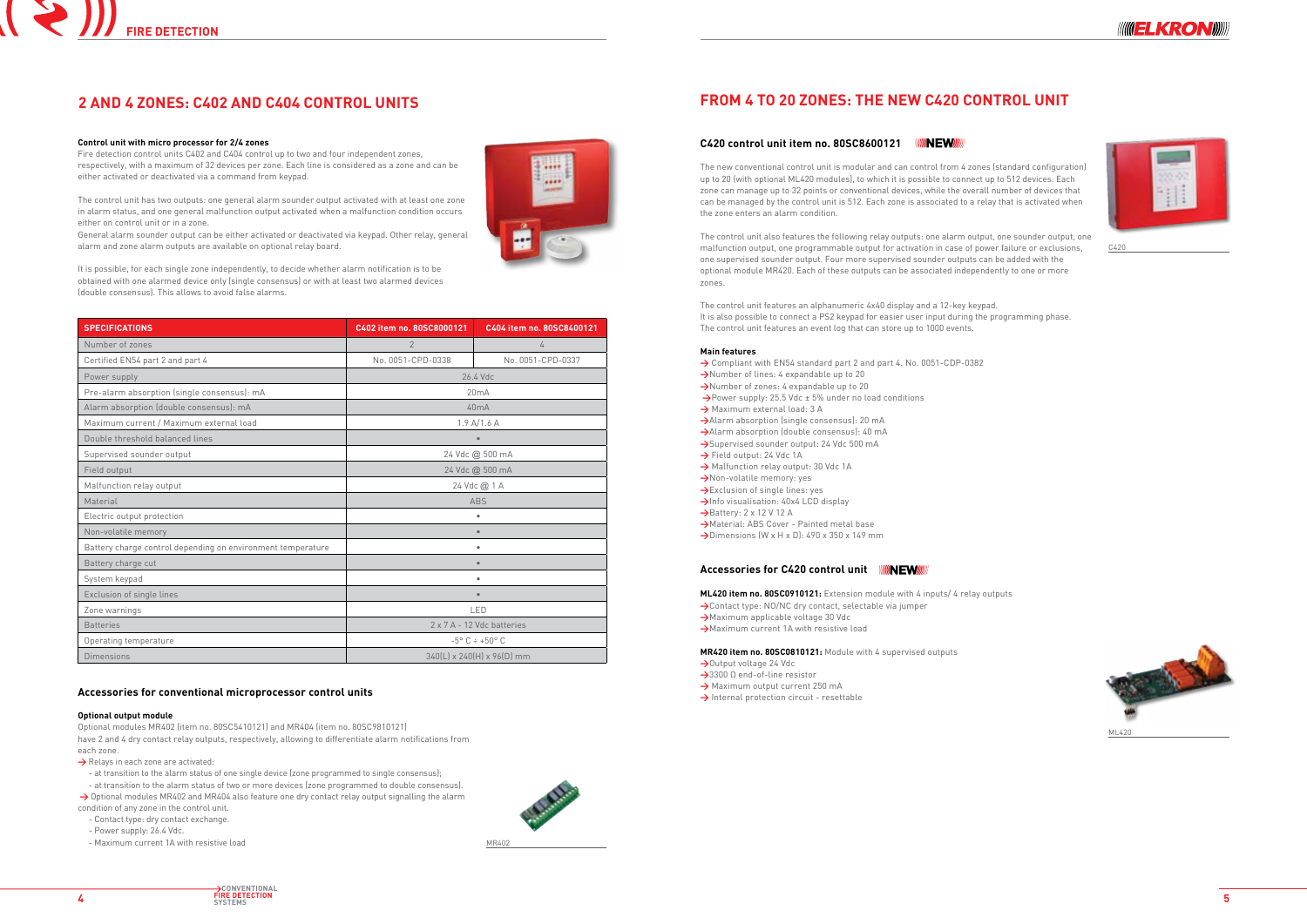







**SD500 item no. 80SD4K00121:** Standard base for 400 series conventional detectors

**SD500M item no. 80SD4S00121:** Standard base for 400 series conventional detectors - 10 pcs

**SD500RL item no. 80SD1W00121:** Standard base with relay output Through its output it is possible to control an outdoor visual repeater directly (with auxiliary power unit). Dry contact relay output: 1 A @ 30 V

# **Bases for conventional sensors**

| <b>SPECIFICATIONS</b>       | P445 Item no.<br>80SB3500121                        | P440 Item no.<br>80SB3800121                        | 2570WP item no.<br>80SB3100123 |
|-----------------------------|-----------------------------------------------------|-----------------------------------------------------|--------------------------------|
| Actuation type              | breaking                                            | manual reset                                        | manual reset                   |
| Certified                   | EN54 part 11<br>Certification no.:<br>1293-CPD-0169 | EN54 part 11<br>Certification no.:<br>1293-CPD-0168 | EN54 part 11                   |
| Visual alarm repetition     | red LED                                             |                                                     |                                |
| Alarm absorption            | 20 mA @ 18 Vdc                                      |                                                     |                                |
| Max current                 |                                                     |                                                     | 3A                             |
| Dimensions                  | $110 \times 110 \times 42$ mm                       | 110 x 110 x 42 mm                                   | 110 x 110 x 43 mm              |
| Degree of protection        |                                                     |                                                     | IP67                           |
| Operating temperature range | $-10 + 55^{\circ}$ C                                |                                                     | $-25^{\circ}$ C + 70° C        |
| Relative humidity           |                                                     |                                                     |                                |
| Weight                      | 100q                                                |                                                     | 110q                           |

SD500

**P445 item no. 80SB3500121:** Red glass-break alarm push-button. Conventional glass-break alarm push-button

**P440 item no. 80SB3800121:** Red manual reset alarm push-button. Conventional manual reset alarm push-button

**2570WP item no. 80SB3100123:** Red manual reset alarm push-button. Conventional manual reset alarm push-button for outdoor use, with reset key

# **CONVENTIONAL PUSH BUTTONS**





2570WP

## **FDO400 item no. 80SD7U00121:** Low-profile optical smoke detector

Smoke detectors work according to the light scattering principle caused by smoke particles present in the air. The smoke detector features an automatic gain control function; a microcontroller calculates reading compensation to keep constant sensitivity and corrects any level increase due to dust depositing into the analysis cell. Smoke detectors should be installed in places protected against draughts which may divert the flow of combustion particles and in places where the activities usually performed do not cause the combustion of gases.

**FDT400 item no. 80SD8U00121:** Low-profile heat detector

Heat detectors control the temperature inside the area where they are installed. A micro controller analyses and compares the signal received from a precision heat detector of the NTC type, and activates the alarm if the temperature goes

over 58°C.

**FDTD400 item no. 80SD1V00121:** Low-profile differential heat detector

Differential heat detectors control the temperature increase inside the area where they are installed.

A micro controller analyses and compares the signal received from a precision heat detector of the NTC type, and activates the alarm if the temperature

increases by over 5°C per minute.

**FDOT400 item no. 80SD9U00121:** Low-profile optical heat detector

Dual-technology detectors (smoke-heat) work according to the light scattering principle caused by smoke particles present in the air (TYNDALL effect) and on temperature monitoring within the

area where they are installed.

A micro controller analyses and compares the signal received from a precision heat detector of the NTC type, and activates the alarm if the temperature goes

over 58°C.

The smoke detector features an automatic gain control function; a microcontroller calculates



reading compensation to keep constant sensitivity.

FDO400



FDT400

FDTD400

# **CONVENTIONAL SENSORS**

| <b>SPECIFICATIONS</b>       | FD0400 item no.<br>80SD7U00121                     | FDT400 item no.<br>80SD8U00121                                  | FDTD400 item no.<br>80SD1V00121                                 | FDOT400 item no.<br>80SD9U00121                                           |
|-----------------------------|----------------------------------------------------|-----------------------------------------------------------------|-----------------------------------------------------------------|---------------------------------------------------------------------------|
| Certified                   | EN54 part 7<br>Certification no.:<br>1293-CPD-0189 | EN54 part 5<br>class A1S<br>Certification no.:<br>1293-CPD-0179 | EN54 part 5<br>class A1R<br>Certification no.:<br>1293-CPD-0180 | EN54 part 5<br>class A1 and part 7<br>Certification no.:<br>1293-CPD-0178 |
| Power supply                | 20 Vdc (modulated voltage from -15% to +10%)       |                                                                 |                                                                 |                                                                           |
| Average absorption at rest  | 65 µA @ 20 Vdc                                     | 40 µA @ 20 Vdc                                                  | 40 µA @ 20 Vdc                                                  | 65 µA @ 20 Vdc                                                            |
| Alarm absorption            | 23 mA @ 20 Vdc                                     |                                                                 |                                                                 |                                                                           |
| Minimum reset time          | $300 \text{ ms}$                                   |                                                                 |                                                                 |                                                                           |
| Operating temperature range | $-10^{\circ}$ ÷ +55° C                             |                                                                 |                                                                 |                                                                           |
| Max. relative humidity      | 93%                                                |                                                                 |                                                                 |                                                                           |
| Material                    | ABS V <sub>0</sub>                                 |                                                                 |                                                                 |                                                                           |
| <b>Dimensions</b>           | ø 90 x 31 (H) mm<br>$\varnothing$ 90 x 40 (H) mm   |                                                                 |                                                                 |                                                                           |
| Weight                      | 70q                                                |                                                                 |                                                                 |                                                                           |